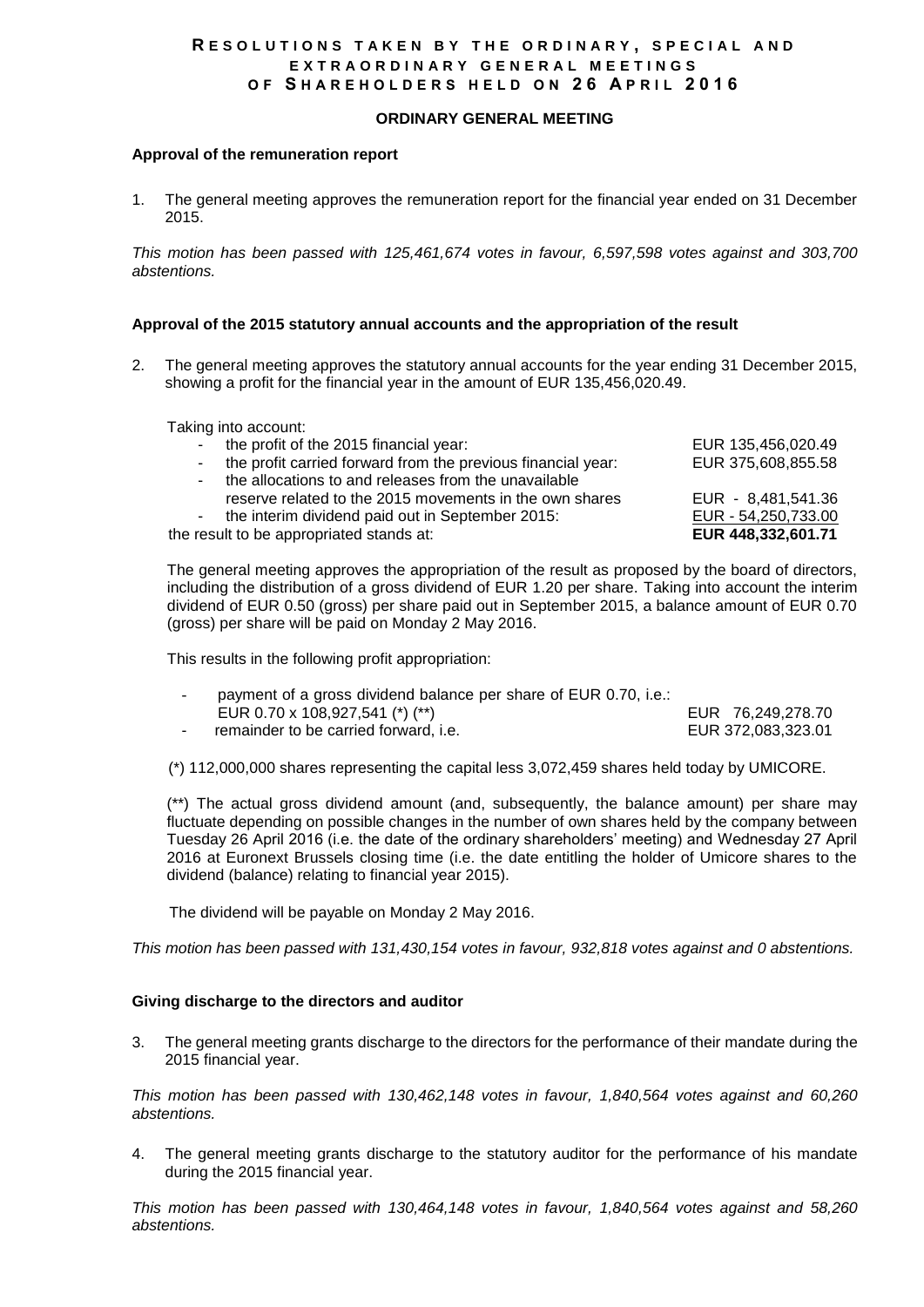## **Composition of the board of directors and approval of remuneration**

5. The general meeting appoints Mrs Françoise Chombar as independent director for a period of three years expiring at the end of the 2019 ordinary shareholders' meeting.

*This motion has been passed with 132,173,846 votes in favour, 189,126 votes against and 0 abstentions.*

6. The general meeting appoints Mr Colin Hall as director for a period of three years expiring at the end of the 2019 ordinary shareholders' meeting.

*This motion has been passed with 127,886,186 votes in favour, 3,614,162 votes against and 862,624 abstentions.*

- 7. Under the terms of Article 10 of the articles of association, the general meeting decides to set the board members' remuneration for the 2016 financial year as follows, consisting of:
	- at the level of the board of directors: (1) a fixed fee of EUR 40,000 for the chairman and EUR 20,000 for each non-executive director, (2) a fee per attended meeting of EUR 5,000 for the chairman, EUR 2,500 for each Belgium-based non-executive director and EUR 3,500 for each foreign-based non-executive director, and (3) by way of additional fixed remuneration, a grant of 1,000 Umicore shares to the chairman and 500 Umicore shares to each non-executive director;
	- at the level of the audit committee: (1) a fixed fee of EUR 10,000 for the chairman of the committee and EUR 5,000 for each other member, and (2) a fee per attended meeting of EUR 5,000 for the chairman of the committee and EUR 3,000 for each other member;
	- at the level of the nomination and remuneration committee: a fee per attended meeting of EUR 5,000 for the chairman of the committee and EUR 3,000 for each other member.

*This motion has been passed with 131,224,314 votes in favour, 1,136,108 votes against and 2,550 abstentions.*

### **SPECIAL GENERAL MEETING**

#### **Approval of change of control provisions**

1. The general meeting approves, in accordance with Article 556 of the Companies Code, clause 7.2 of the revolving facility agreement dated 30 October 2015 between Umicore (as borrower) and several financial institutions (as lenders), which exempts the lenders from further funding (except under rollover loans) and also, under certain conditions, entitles them to cancel their commitment under said agreement, causing their participation in all amounts (outstanding loans, accrued interests and any other amounts) to be immediately due and payable, in the event that any person or group of persons acting in concert gain(s) control over Umicore.

*This motion has been passed with 126,503,126 votes in favour, 5,136,256 votes against and 723,590 abstentions.*

# **EXTRAORDINARY GENERAL MEETING**

#### **Renewal of the powers granted to the board of directors in the framework of the authorised capital**

1. The general meeting resolves to cancel the existing authorization as granted to the board of directors on 26 April 2011. It resolves to grant a new authorization to the board of directors to increase the capital of the company in one or more times by a maximum amount of EUR 50,000,000 for a duration of five years. Accordingly the shareholders' meeting resolves to replace the provisions of Article 6 of the articles of association ("Authorized Capital") by the following text:

"In accordance with the terms of a resolution adopted at the extraordinary general meeting held on 26 April 2016, the board of directors is authorized, for a period of five years starting on the date the aforementioned decision is published in the Riders to the Belgian Official Gazette, to increase the share capital by a maximum amount of EUR 50,000,000 (fifty million euros) according to the terms and conditions it shall define.